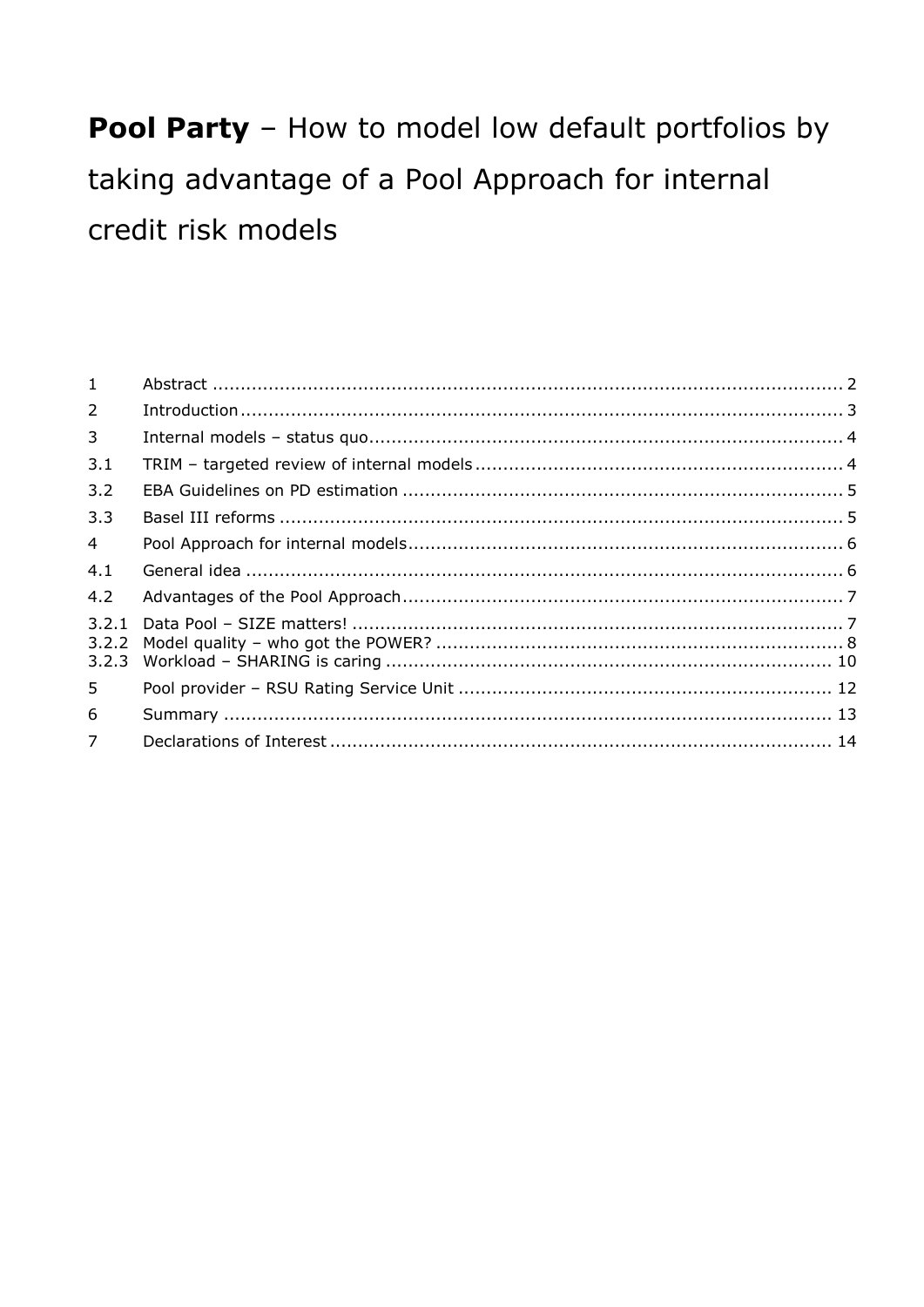



## <span id="page-1-0"></span>**1 Abstract**

Modelling low default IRB-portfolios by using internal credit risk models dates back to the implementation of Basel II in 2007. Since then, internal models had to deal with fairly challenging times. As regulatory expectations continuously increase, costs are set to rise and the trend towards convergence between banks seems to be unstoppable. The ECB guide to internal models (October 2019) is offering a way out of this dilemma, by taking the opportunity to use rating models developed from pooled data into consideration. Relatively unknown throughout Europe, this so called Pool Approach has existed in Germany for over 15 years and has been performing impeccably for several of the largest German IRB banks. The following article provides further insights on the idea of the Pool Approach and the mechanics of how this approach works for banks, supervisors and service providers.

Keywords: low default portfolios, credit risk modelling, internal credit risk models, credit risk,

Key messages:

- Modelling low default IRB-portfolios is an expensive and time consuming business for European IRB-banks
- The lack of data available for modelling purposes strikes as the most troubling issue
- The Pool Approach is taking advantage of the opportunity to use rating models developed from pooled data
- Exceptional modelling quality and economies of scale lead to an alternative for outsourcing modelling activities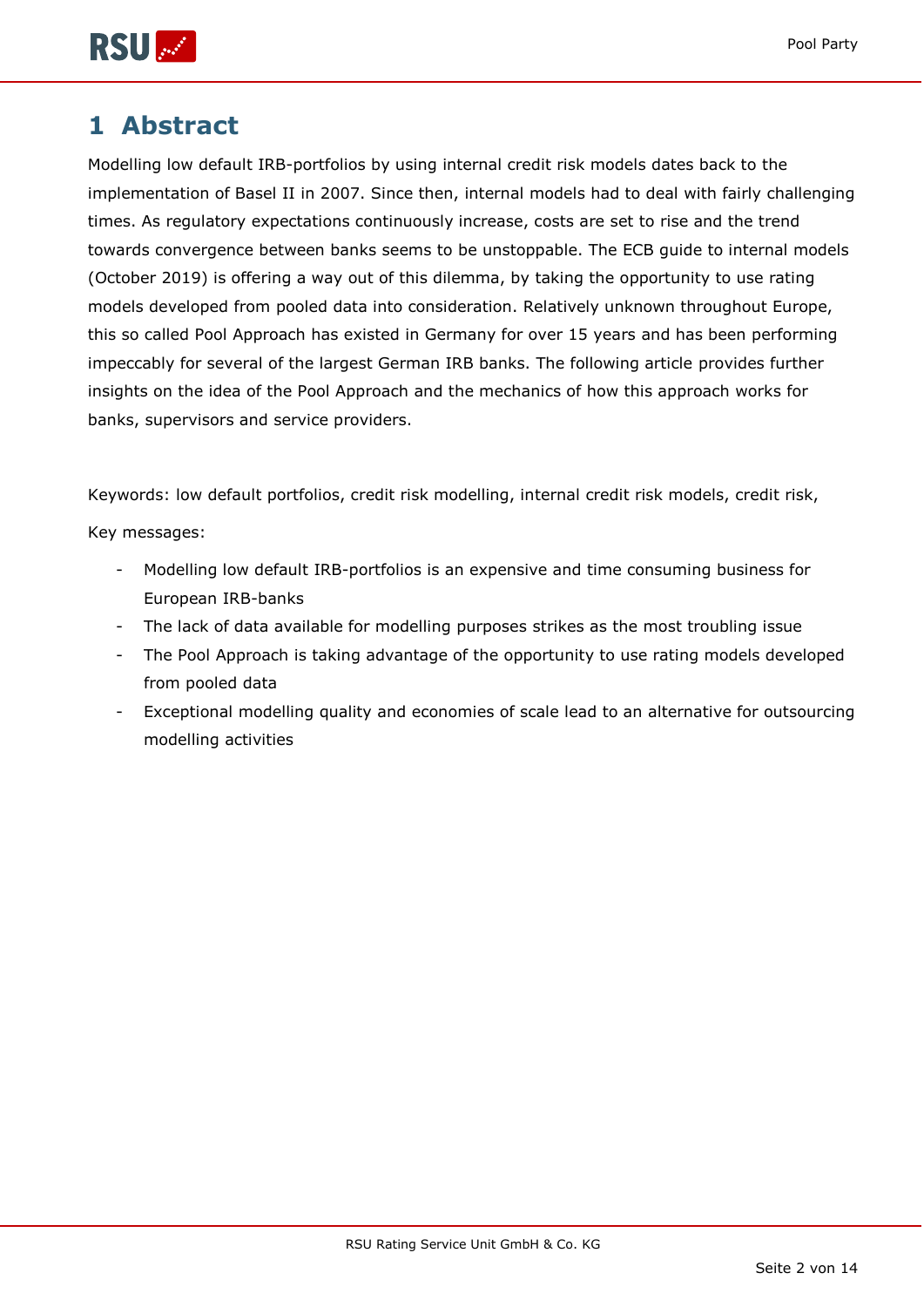

## <span id="page-2-0"></span>**2 Introduction**

Back in 2007 the Basel II framework was implemented, it requires banks to hold a certain amount of capital to compensate for unexpected credit losses. Since the implementation of Basel II, internal models had to deal with fairly challenging times. Being a source of competitive advantage in the early years, internal models were shaken by the financial crisis and since then they have been a main focus for supervisory bodies around Europe. Recurring points of criticism were not only the increasing complexity of internal models, but also the perception of a high variability of the individual results calculated by different banks for homogeneous portfolios.

Although internal models may have escaped restrictive earlier proposals of the Basel III consultation, opportunity costs for modelling a bank's own credit risk are set to rise. The potential benefits – in terms of capital savings compared to the standardised approach – are fading. Nevertheless, banks as well as regulators still see various advantages and are therefore willing to keep internal models alive. At this point, it is crucial that, in view of the changed conditions, banks in particular are prepared to carefully review their options when it comes to modelling their own risks.

As regulatory expectations continuously increase, costs are set to rise and the trend towards convergence between banks seems to be unstoppable. The ECB guide to internal models (October 2019) is offering a way out of this dilemma, by taking the opportunity to use rating models developed from pooled data into consideration. Relatively unknown throughout Europe, this so called Pool Approach has existed in Germany for over 15 years and has been performing impeccably for several of the largest German IRB banks. The following article provides further insights on the idea of the Pool Approach and the mechanics of how this approach works for banks, supervisors and service providers.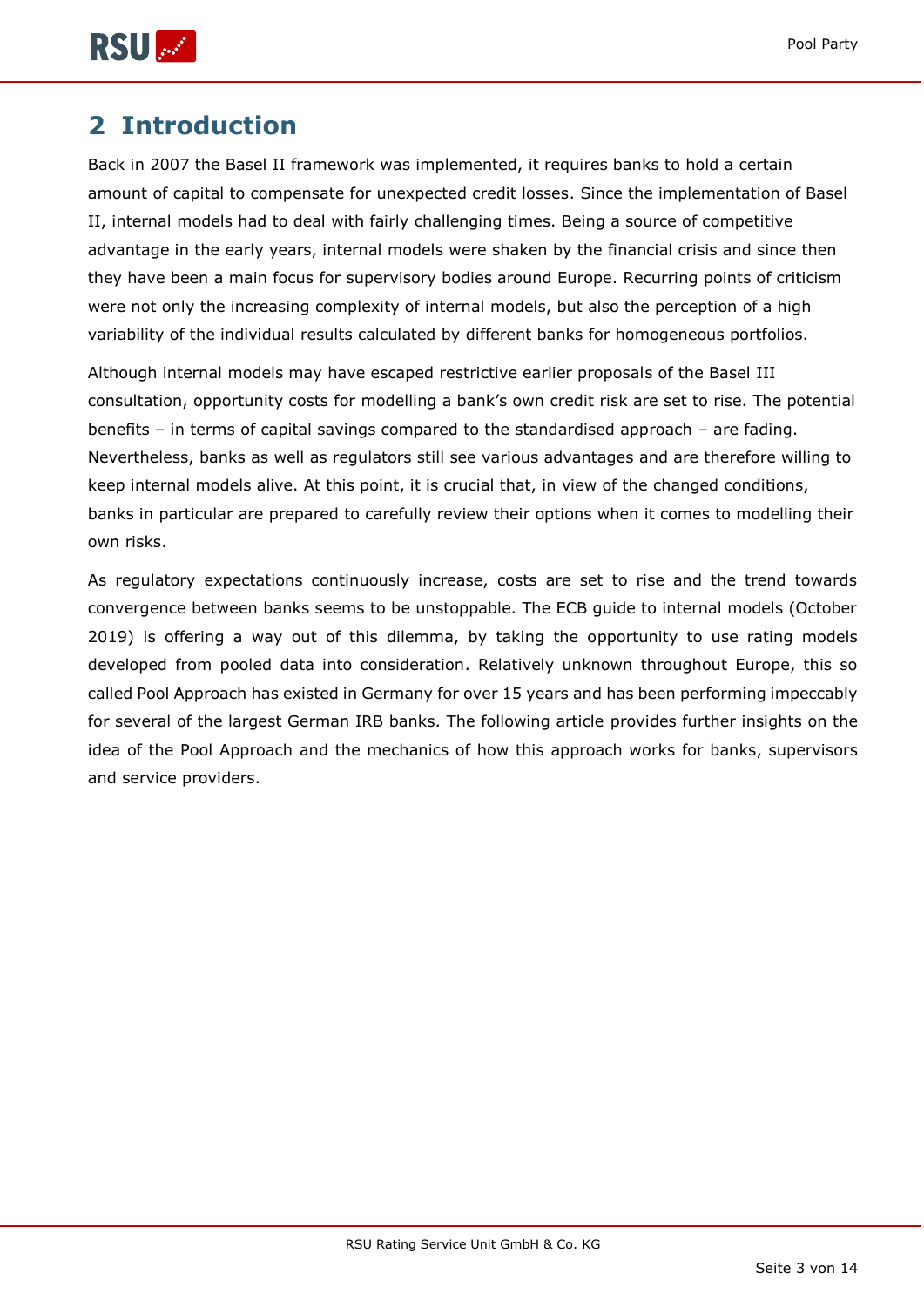

-

## <span id="page-3-0"></span>**3 Internal models – status quo**

Ever since, internal models have been under close supervision by the regulatory authority. Recently, the European Banking Authority (EBA) has launched ground-breaking initiatives such as the Europe-wide targeted review of internal models (TRIM) or the implementation of the new guidelines on PD estimation, LGD estimation and the treatment of defaulted exposures. All these efforts lead to a situation in which the banks are forced to invest heavily into their model landscape without any guarantee that the return will justify the expenses.

## <span id="page-3-1"></span>**3.1 TRIM – targeted review of internal models**

By the end of 2015, the ECB - in close cooperation with the national competent authorities that are part of the Single Supervisory Mechanism (SSM) - launched this multi-year project. Key objectives of the TRIM exercise are to reduce unwarranted variability of the results of different models used by significant institutions (SI) in the SSM for homogenous risk profiles, and to ensure convergence of supervisory practices across the euro area.

While the TRIM exercises are mostly finished, interim results as of November 2019<sup>1</sup> show that there are a wide range of topics being addressed by the ECB. Some of the prominent general issues relate to shortcomings that depend on the implementation of a model risk framework, an insufficient model validation or lack of a strict separation between staff performing validation activities and staff involved in model development and monitoring. These issues might be directly linked to the allocation of scarce resources.

Reviewing institutions' modelling practices with regards to the relevant risk parameters PD, LGD and CCF, shortcomings, among other things, were revealed particularly relating to the calculation of long-term average PD and risk differentiation.

Data quality reviews have also been included in the TRIM exercise. Reviews focus on data management practices for the respective credit risk models as well as all historical data being used for IRB modelling. As an overall - and not surprising – result, the update states that there are data quality problems in every institution.

Some of the institutions involved have already received their final decisions and it is safe to say, that an intense follow-up work is needed and the identified shortcomings expected to be addressed.

At this point, all possible options are on the table – either invest a tremendous amount of time, resources and money into fixing existing models, refrain from using internal models altogether or outsource the modelling activities and focus on the core business.

<sup>&</sup>lt;sup>1</sup> Update on the Targeted Review of Internal Models (TRIM) –  $21<sup>st</sup>$  November 2019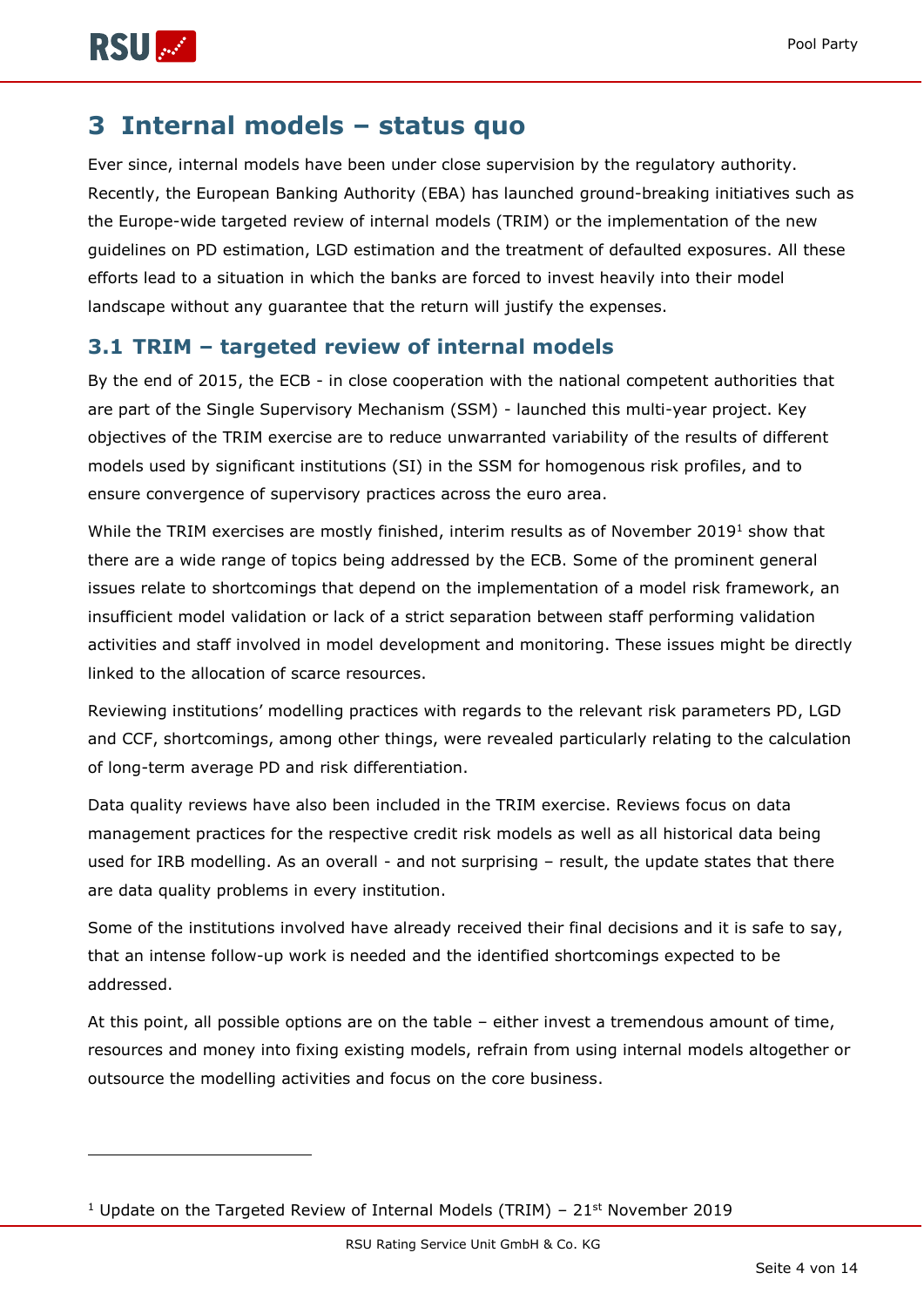

#### <span id="page-4-0"></span>**3.2 EBA Guidelines on PD estimation**

EBA's "Guidelines on PD estimation, LGD estimation and the treatment of defaulted exposures<sup>2"</sup> (EBA GL) are probably the regulatory elements which are causing the most significant changes to the existing model landscape throughout Europe.

The scope of the EBA GL affects both model development and the calibration of the relevant risk parameters, which essentially covers the entire process of risk parameter estimation including data preparation for the respective steps. Additionally, clarification on the regular reviews of these risk parameters is provided. The EBA GL neither cover topics around internal independent validation, supervisory approval nor implementation of the respective models into the IT systems of the various institutions, since these are covered somewhere else in the jungle of guidelines and RTS.

For most of the rating systems in place, the implementation of the EBA GL leads to an "open heart surgery" followed by material model changes. As a result, pressure is on for all those involved in these multi-year projects.

Given this, is it fair enough to ask whether any institution necessarily needs to model each and every credit risk itself?

#### <span id="page-4-1"></span>**3.3 Basel III reforms**

With the final Basel III reforms (BCBS 424) in place, institutions have a partially new credit risk framework. Despite all fears, the new standards do not have as much impact compared to what had first been assumed. Although EBA's idea of reducing complexity and choices in modelling was implemented, the new Standardised Approach (SA), Internal Ratings Based Approach (IRB Approach; Foundation (F-IRB) or Advanced (A-IRB)) as well as the Slotting Approach still give institutions sound alternatives when it comes to modelling their respective credit risks.

The main changes to the IRB Approach will actually arise from changes to the A-IRB Approach, more specifically the ban of modelling LGD for some types of low default portfolios, e.g. large corporates, banks and other financial institutions.

NEW: Going forward, the new framework allows banks to implement the IRB Approach for portfolios which can provide sufficient data and risk knowledge while at the same time applying the SA and/or the Slotting Approach for the remaining exposure classes. This new opportunity might lead to a situation in which institutions can selectively benefit from the more sophisticated IRB Approach given the use of IRB approved risk models.

-

<sup>2</sup> EBA/GL/2017/16; 20/11/2017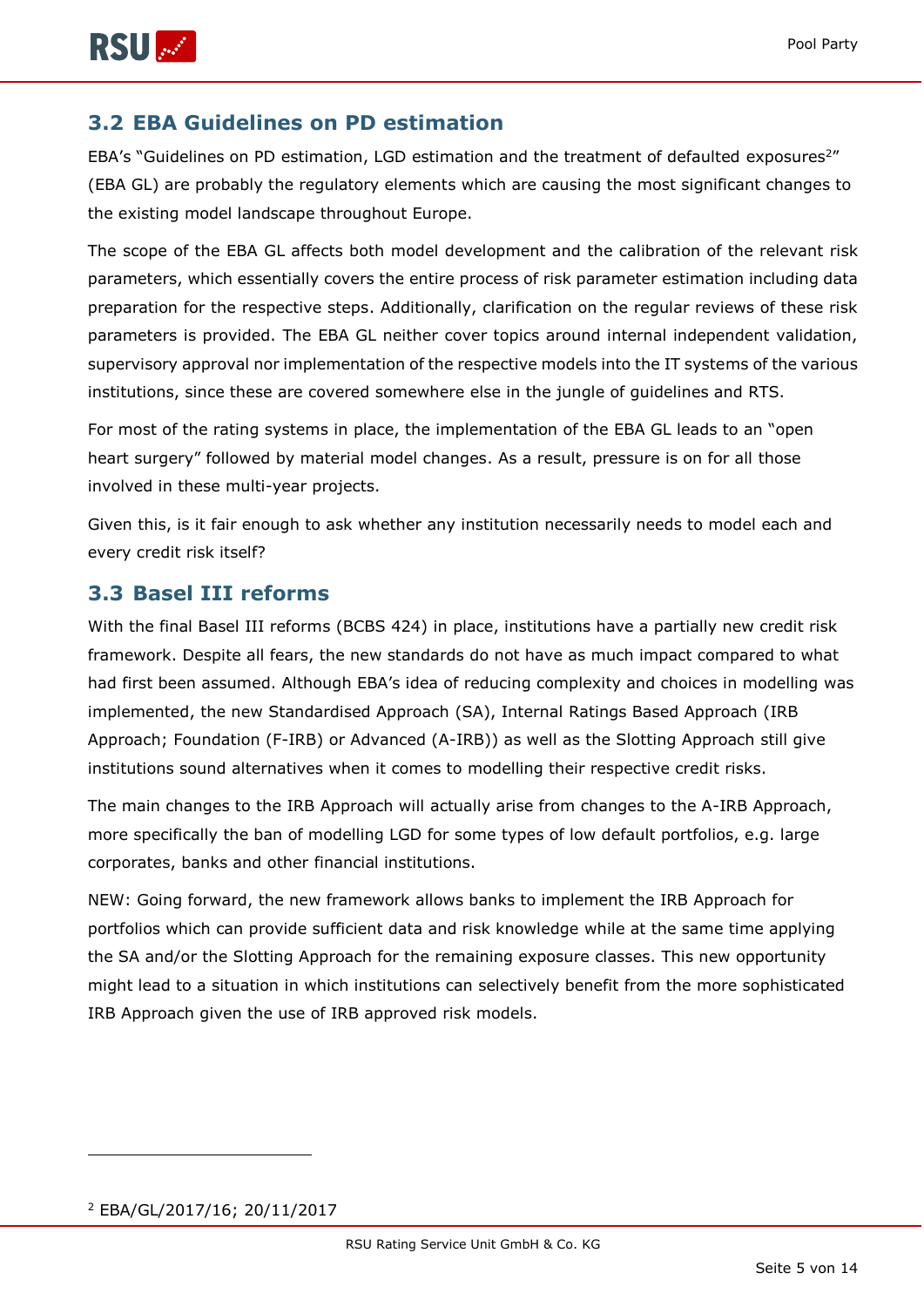

## <span id="page-5-0"></span>**4 Pool Approach for internal models**

After taking all the above mentioned into consideration, it is clear that banks are facing hard times running proprietary internal IRB approved credit risk models. While regulatory expectations continuously increase and costs are set to rise, capital savings are slipping. At the same time, experience gained during the TRIM exercises as well as the new EBA GL indicate that the trend towards convergence between banks seems to be unstoppable. The "ECB guide to internal models<sup>"3</sup> is offering a way out of this dilemma, by taking the opportunity to use rating models developed from pooled data into consideration.

Relatively unknown throughout Europe, this so called *Pool Approach* has existed in Germany for over 15 years and has been performing impeccably for several of the largest German IRB banks.

The next chapters of this article will describe the general idea of a Pool Approach, and shed a light on all relevant aspects institutions need to keep in mind when they consider participating in such a Pool Approach.

#### <span id="page-5-1"></span>**4.1 General idea**

When it comes to low default portfolios (LDP), the lack of data available for modelling purposes strikes as the most troubling issue when one starts to think about modelling portfolio specific risks.

Thinking outside the box! The obvious solution seems straight forward – collecting as much good quality data as possible.

As easy as it may sound, providing a sufficient amount of high quality historical and default data for LDP sounds like an impossible mission to a lot of banks. Even those banks that currently possess a sufficient amount of data could face trouble in the future, as stricter rules will apply for the counting method of the respective data sets. Going forward, data pools will most probably decrease tremendously, due to the fact that all data sets without any credit obligation are going to be partially excluded<sup>4</sup> from data pools and will therefore not be part of the validation pools. Internal analyses made by one of the leading pool providers – RSU Rating Service Unit – show that this is going to hit some of the various data pools quite hard. While not much impact is expected on specialised lending portfolios, this could result in shrinking portfolios by up to minus 1/3 for corporates or financials and even much higher numbers for sovereign portfolios. Eventually, there might even be more institutions in need of additional data than there are at present.

-

<sup>&</sup>lt;sup>3</sup> Consolidated version, 1<sup>st</sup> October 2019

<sup>&</sup>lt;sup>4</sup> EBA GL: Guarantors which do not carry a credit obligation are excluded from this specification of one-year default rate calculation.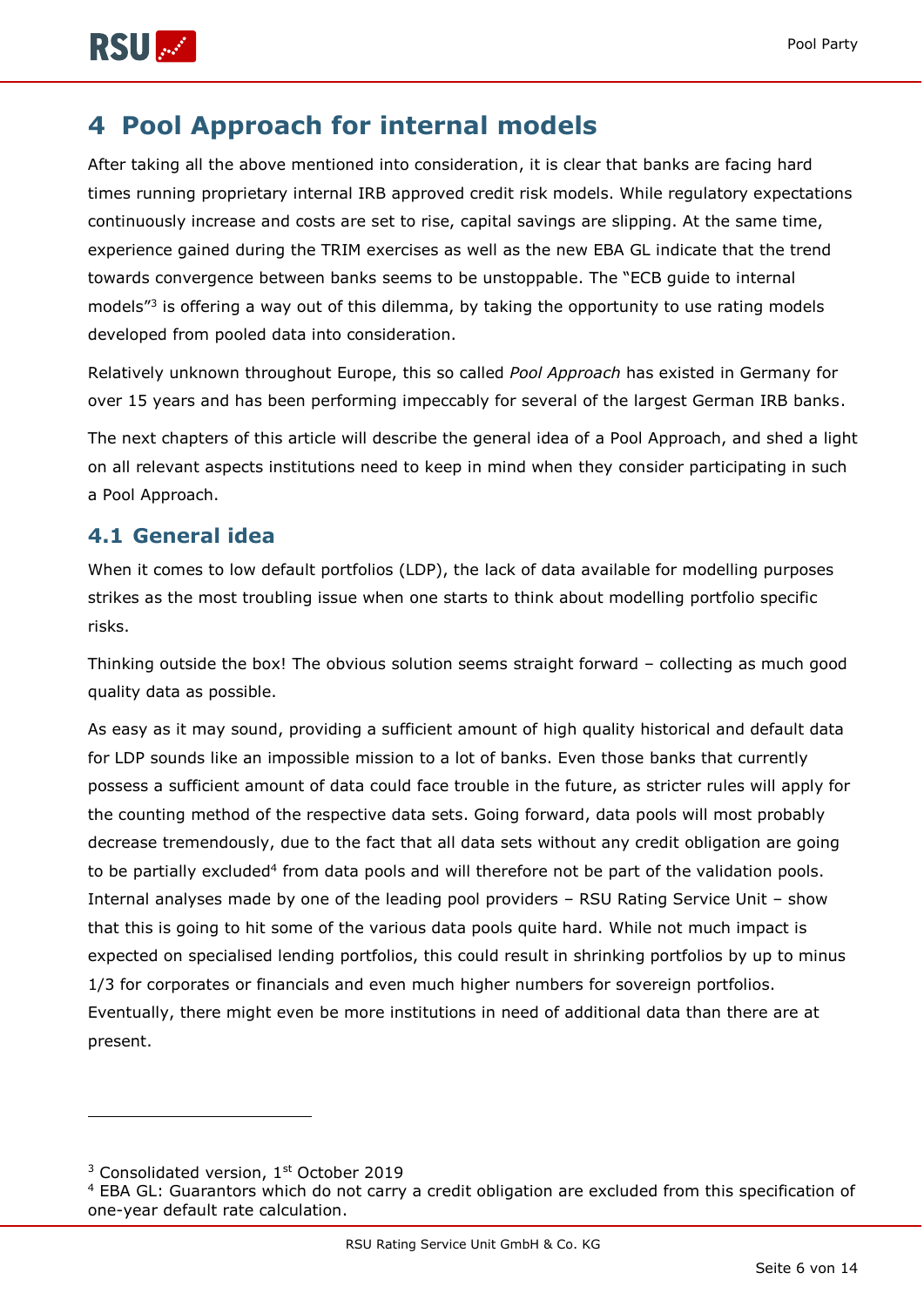

For all those institutions which already lack the necessary amount of data, the possibility of joining an existing and already IRB approved *Pool Approach* should sound quite appealing.

But joining a *Pool Approach* does not only mean joining in on a significantly bigger data pool, it also means sharing knowledge and expertise to distribute the workload efficiently.

The main question institutions have to answer - not only to themselves but eventually to supervisors and internal auditors as well – is, whether the pool data contributed by different institutions provides a meaningful basis for the individual institution to assess its specific portfolio, i.e. is the pool data representative for the individual institution? The rationale behind the *Pool Approach* claims that common risk drivers for homogenous segments do exist. These risk drivers generally depend on the obligor, rather than the creditor. Therefore, from a modelling point of view, there is no reason to limit the model development strictly to the portfolio of an individual institution.

## <span id="page-6-0"></span>**4.2 Advantages of the Pool Approach**

Advantages of this *Pool Approach* present themselves in different ways and areas. Obviously from a statistical point of view it is safe to say: Size matters - the bigger the data pool, the more accurate the results.

The advantages resulting from swarm intelligence and the pool provider acting as the think tank are more difficult to quantify. Procedural advantages are easy to identify and complement the areas mentioned before.

#### <span id="page-6-1"></span>3.2.1 Data Pool – SIZE matters!

Normally, historical data for LDP's is rare and default data even more so. Experience shows that most of the larger institutions manage to model their core businesses, e.g. large corporates, on their own. Modelling sub portfolios such as specialized lending or even financials on the other hand can be quite challenging. For the respective LDP's, smaller institutions often lack sufficient amounts of data, which leaves their internal models inaccurate and vulnerable to any kind of findings.

At pool provider level, the individual data of all participating institutions is pooled into a continuously growing data pool, which reflects the basis for modelling the wholesale IRB models. This broad database of historical, and even more important default data, provides the pool providers modelling teams at pool provider level with a wider spectrum of statistical options. Whereas, a limited amount of data leads to a more general modelling approach fitting several asset classes into one model – which is the case for a high number of proprietary models - a sufficient amount of data allows highly differentiated models. Additionally, improved statistical options provide immense support when it comes to defending the models towards supervisors and auditors. Another very important and obvious aspect is the fact that only a certain amount of good quality data leads to a high stability of the internal models.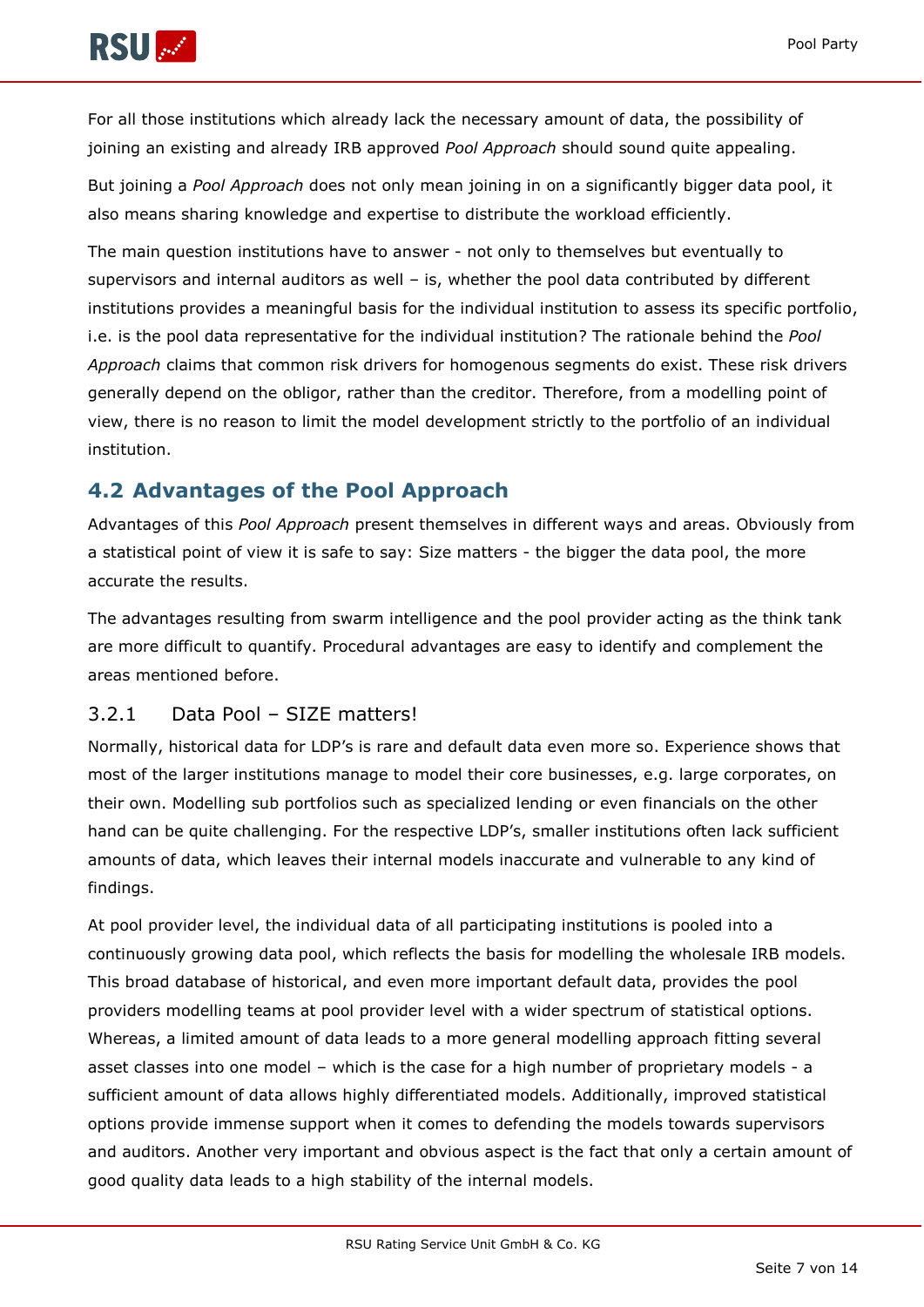

#### <span id="page-7-0"></span>3.2.2 Model quality – who got the POWER?

Model quality can be measured in several ways. One could look at the model scope, the ranking of obligors produced by the model or the predictive quality of identifying defaults in advance, known as the discriminatory power or Gini coefficient. Without a sufficient amount of data, model performance usually lags behind in terms of identifying defaults in advance, meaning these models show a low discriminatory power or Gini coefficient.

The Pool Approach enables banks that possess only small amounts of data to use models which are developed and validated based on a multitude of data compared to what the individual institution contributes to the Data Pool. Thus, the participating banks gain access to models of a high quality IRB standard, which they would most likely not be able to set up by themselves – at least not cost efficiently.

At pool provider level, one of the many validation dimensions compares the overall performance of the pool, measured as a discriminatory power with the performance of the individual institution. The following examples will give some insight to the model performance for Corporates and Project Finance.

Table 1 shows the power over time on a pool basis for the Corporates model. Throughout the whole period between 2006 and 2017 the measured power had been very stable at a high level. The narrow upper and lower bound (dotted-line) indicates a high predictive quality of the measured power.



*Table 1: Power over time of the Corporates model – overall Data Pool*

Performing the same analyses on the basis of an individual *Data Pool* of a German (top 10; IRB) example bank gives a different picture.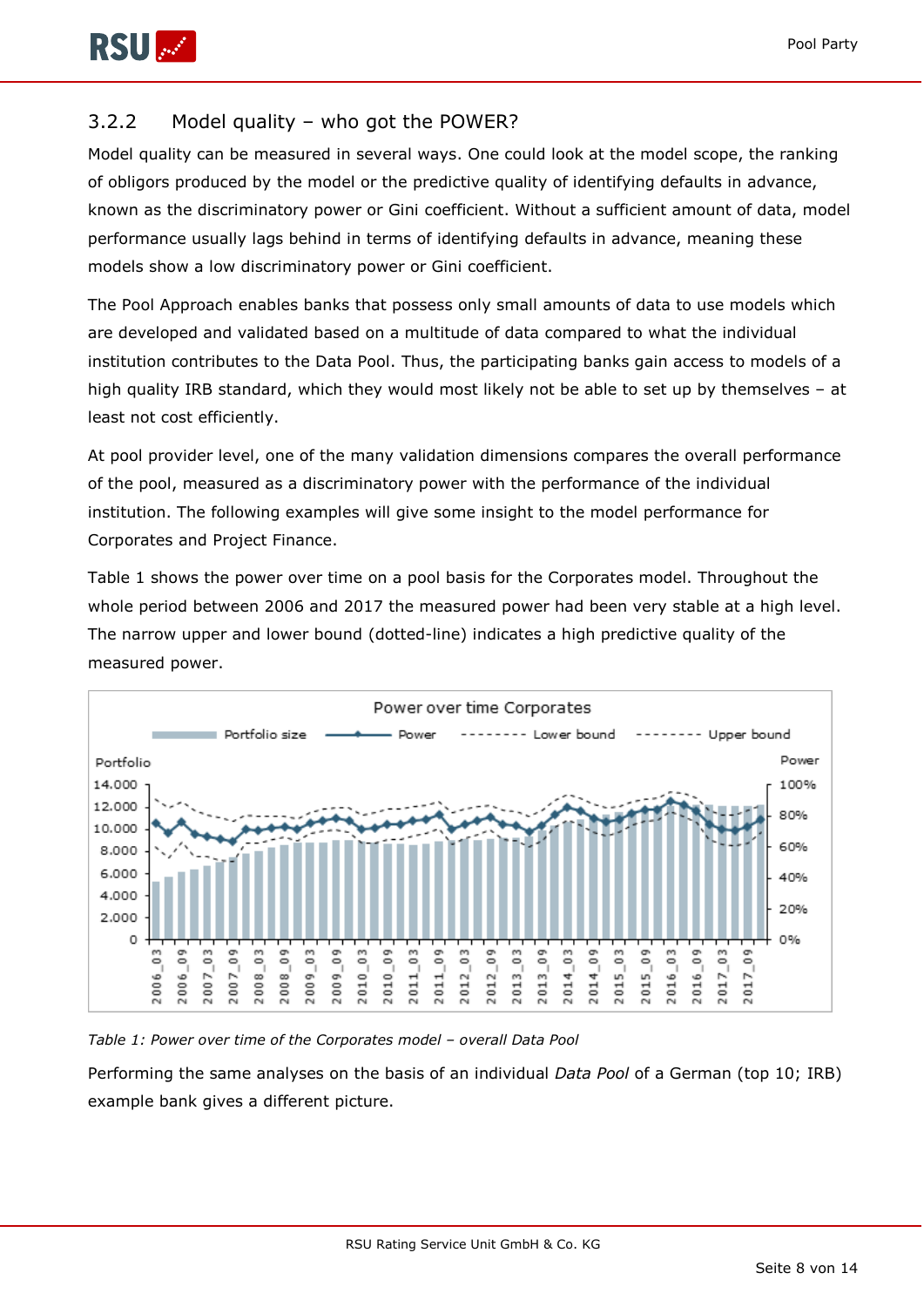



*Table 2: Power over time for the Corporates model – individual Data Pool of an example bank*

Although the individual Data Pool does not appear to be as small, the measured power is not as stable compared to the overall Data Pool and the prediction quality is lower compared to the overall Data Pool. Developing a model based on this smaller amount of data might be possible, but the model quality will most certainly lag behind on what the larger *Data Pool* can offer.

Illustrating the model quality for Project Finance, table 3 shows the power over time for the overall *Data Pool*, starting back from 2006 until the end of 2017.



*Table 3: Power over time for the Project Finance model – overall Data Pool*

As the portfolio size increases - generally speaking – the power increases as well. At the same time, the prediction quality of the measured power improves, which is indicated by the narrowing upper and lower bound. Obviously, within the above shown period of time, there were several further and re-developments of the initial models. The models in place are not the models initially developed. Despite the above given portfolio size, the low two-digit number of yearly defaults makes modelling quite ambitious, even on pool level.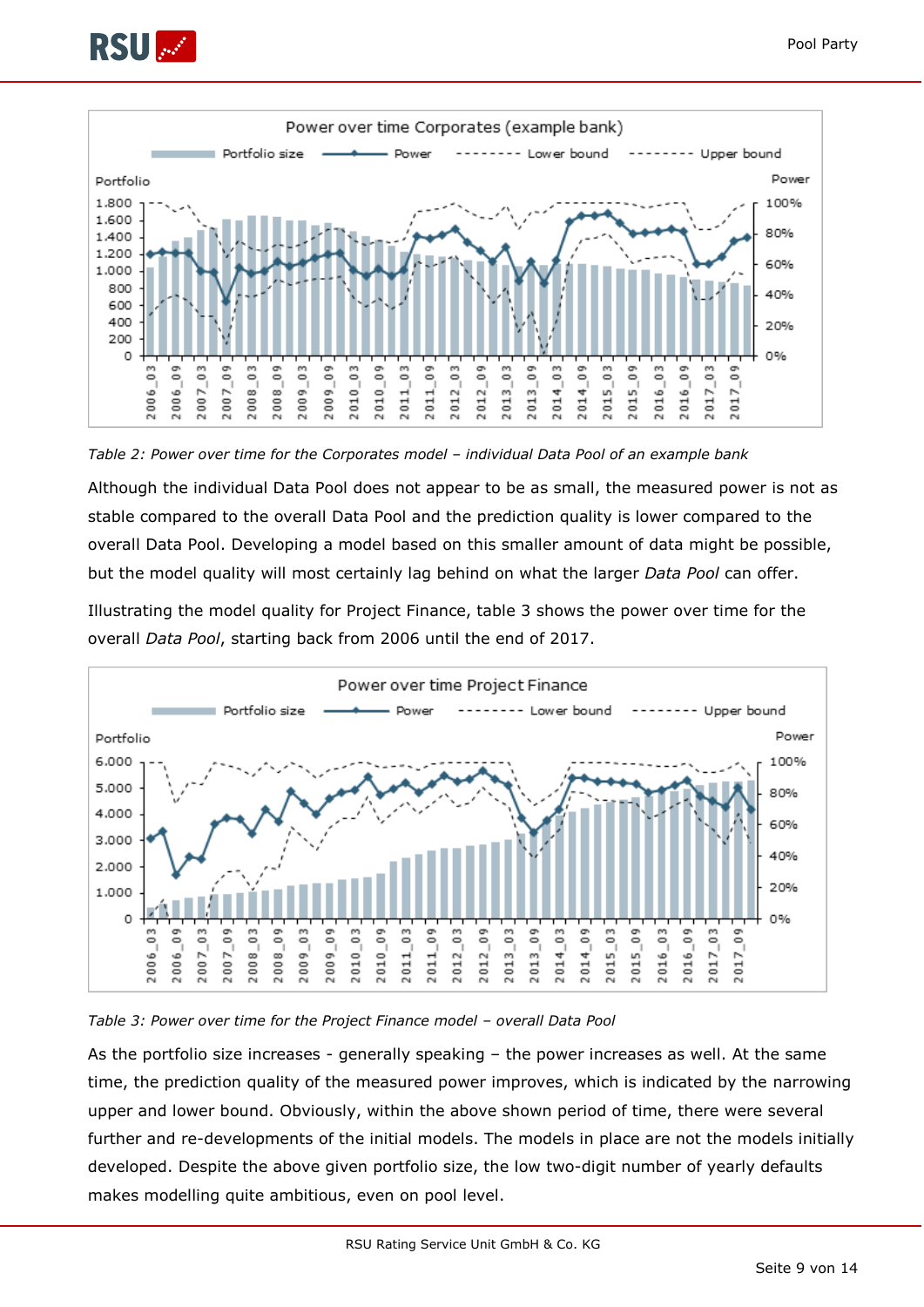



Comparing institution-specific figures with the Pool, table 4 shows the analyses for a German bank (top 10; IRB), as an example, using the RSU Project Finance model.



A portfolio size of less than 300 ratings equals around 5% of the overall *Data Pool*. Given the small amount of data, there are only a few defaults and even some periods without any defaults at all. In the beginning, the measured power appears quite volatile and at the same time the predictive quality of the power is mediocre. With this argument, any participating bank would always consider both the pool and the individual data to confirm the representativeness of the *Pool Model*.

In view of the insufficient data available for the above example banks, it seems obvious that adapting a proprietary model to a small database would entail a high degree of uncertainty and the risk of model instability.

#### <span id="page-9-0"></span>3.2.3 Workload – SHARING is caring

While model quality and accuracy are essential reasons for joining a *Pool Approach*, workload sharing is another good reason that is definitely worth considering.

Acting as a think tank, the pool provider consolidates the shared know-how across institutions regarding portfolio relevant industry-specifics in terms of modelling practices and supervisory experiences. Workshops which take place on a regular basis, ensure there is a vivid exchange of information between the actual IRB institutions and the service provider in charge of modelling and running the models. About 150-300 person days, depending on the model complexity, are being invested on a yearly basis for validating each and every model. On top of that, a not negligible amount of workload is currently – and has been for the recent past - distributed to every model concerning the implementation of the EBA GL. The bottom line is that the pool provider's core responsibility is to ensure the ongoing IRB approval for all models.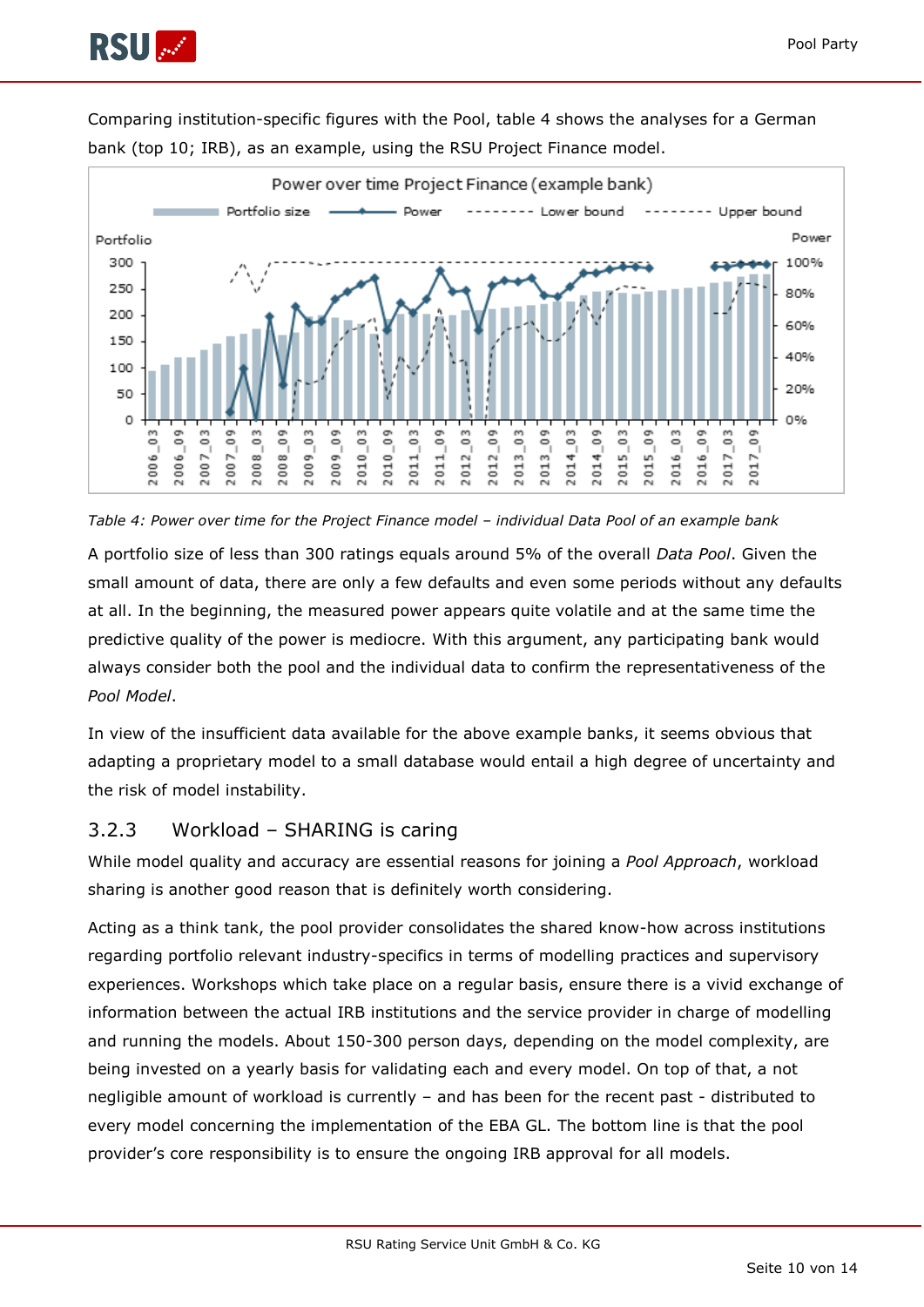

In practice there are clearly defined rules for the division of labor. The pool provider takes responsibility for central modelling and IT tasks, whereas institutions support wherever necessary and specified. Some of the pool provider's core tasks include:

- Model development
- Extensive parts of model validation
- Yearly review and validation at pool level for internal validation at institution level and demonstration of representativeness
- Full documentation
- Support of regulatory processes for issues at pool level
- Supporting the clients defending the IRB models towards regulators
- Central operation of the rating models (IT application)
- Change management
- Data pooling

Institutions support these tasks by:

- Understanding the rating model
- Performing internal validation based on the institution's portfolio and further insights gained at pool level
- Demonstrating representativeness for the respective portfolio
- Integrating the application into the institution's IT framework

Parallel to this, institutions take the lead for all aspects involved in the rating process, such as integration of the application into the internal organization, ensuring proper use of the rating models and accompanying regulatory processes for issues at institution level, e.g. model change policy issues. The pool provider supports by providing manuals, data quality checks, user trainings and by running certain areas of the support chain.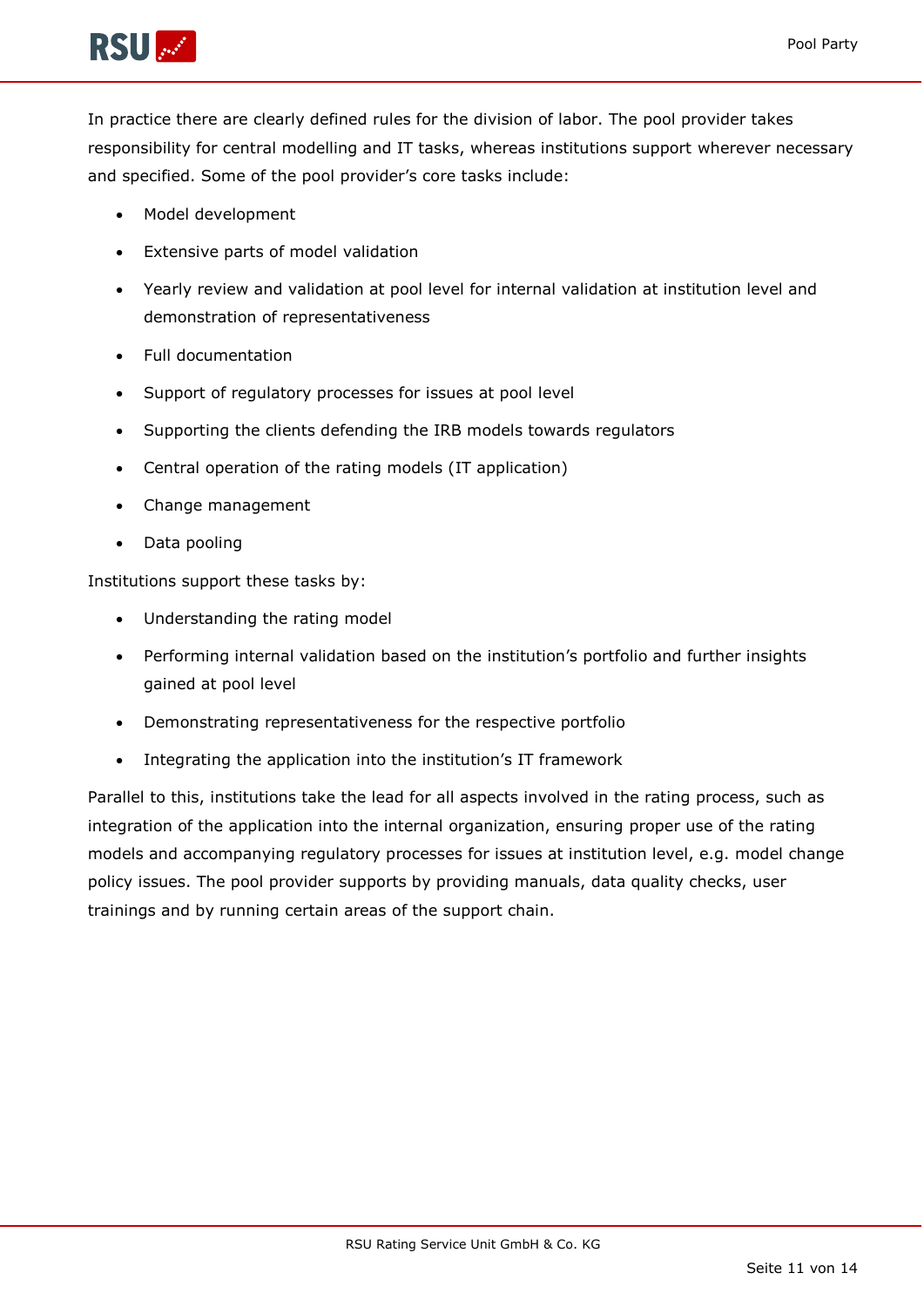

## <span id="page-11-0"></span>**5 Pool provider – RSU Rating Service Unit**

One of the leading pool providers – *RSU Rating Service Unit* – with its 100 employees is running a Pool Approach in Germany since 2003. RSU is responsible for pooling all data contributed by participating institutions and also manages model development and the major part of model validation based on this cooperative but anonymised wholesale *Data Pool*. IT operations and changes are also included – and most importantly – supporting clients in defending the IRB models towards regulators. The Munich based company not only provides IRB compliant internal rating models for twelve different wholesale portfolios, but also tools for LGD estimation and AI driven automated risk analysis to over 45 customers – mainly banks and insurance companies.

At RSU, the individual data of all participating institutions is pooled into twelve continuously growing data pools, which reflect the basis for all twelve EBA/ECB approved wholesale IRB models RSU is running: Aircraft Financing, Banks, Corporates, Funds, Insurance Companies, International Commercial Real Estate, International Regions and Municipalities, Leasing, Leveraged Finance, Project Finance, Ship Financing as well as Sovereign and Transfer Risk.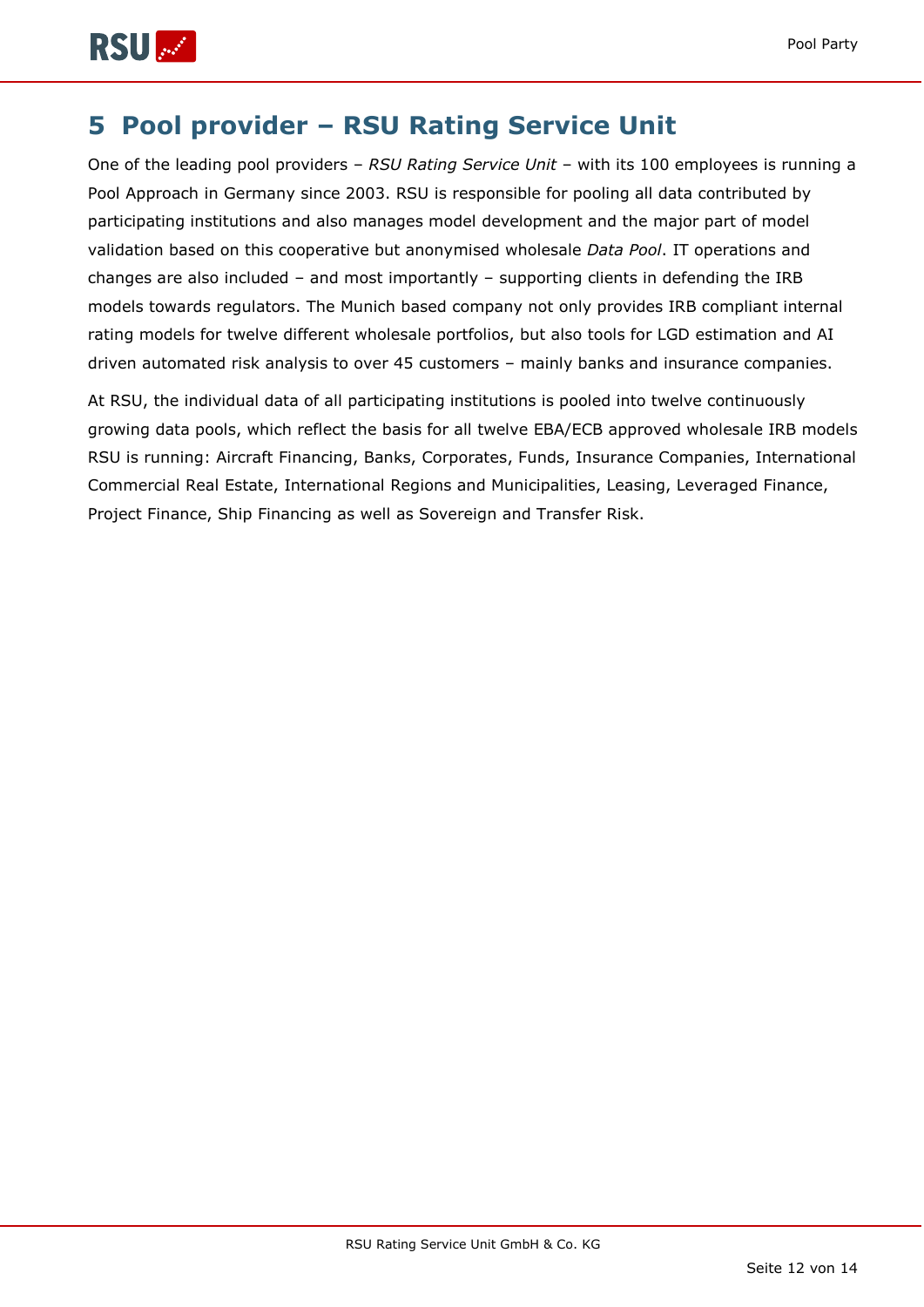

## <span id="page-12-0"></span>**6 Summary**

The *Pool Approach* clearly provides results of exceptional modelling quality, accompanied by economies of scale leading to a cost efficient alternative for outsourcing modelling activities for sub portfolios as well as for core businesses. Conclusively, modelling teams at institutions are relieved from having to implement new time consuming regulatory standards as previously mentioned and thus, are able to focus on their core business.